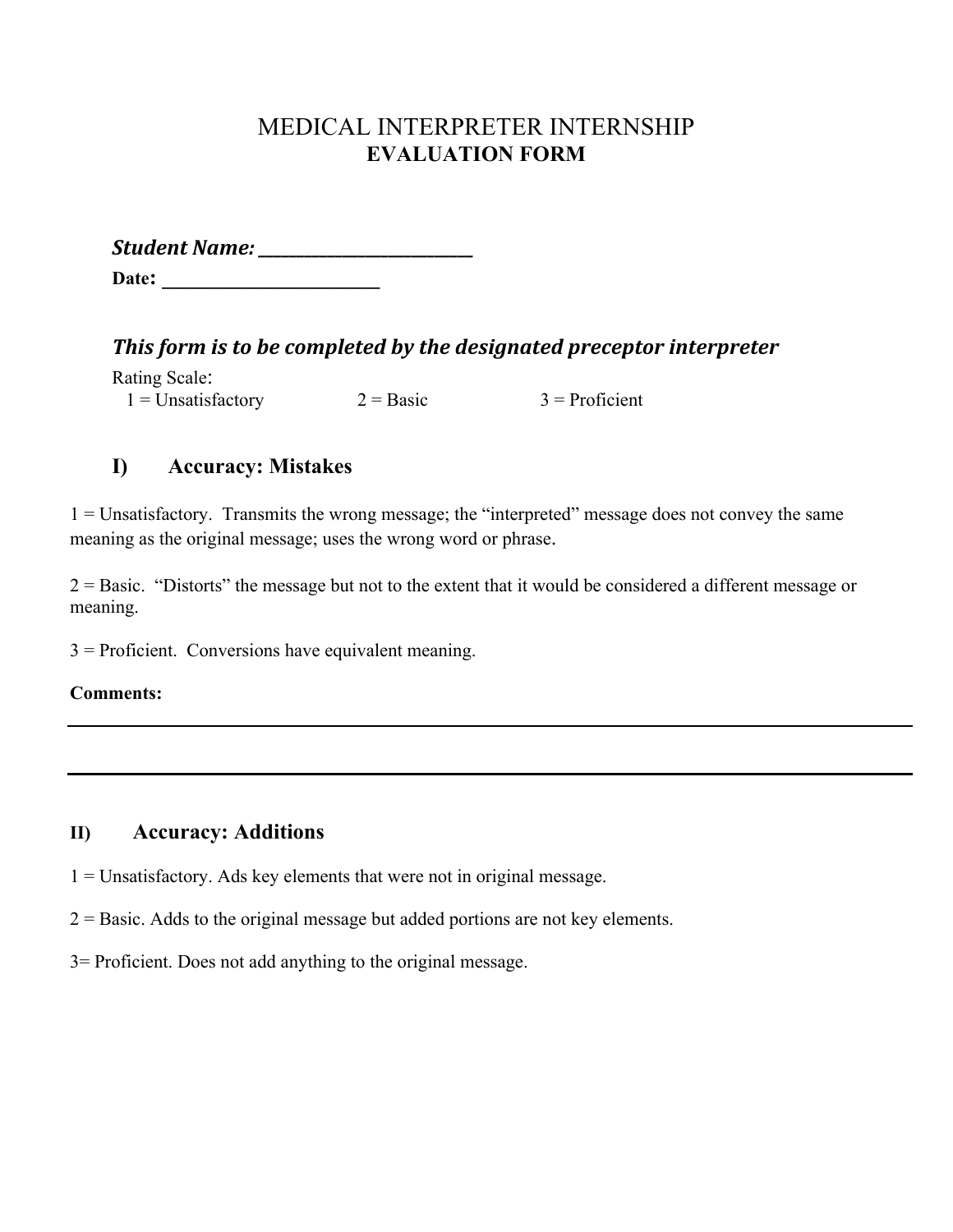### **III) Accuracy: Omissions**

1= Unsatisfactory. Omits key elements of the message.

2= Basic. Is inconsistent in interpreting everything but portions that are omitted are not key elements of the message. Interprets all key elements.

3= Proficient. Interprets everything that is said.

#### **Comments:**

### **IV)** Accuracy: Self-Awareness

1= Unsatisfactory. Does not recognize that a key mistake or inaccuracy has occurred.

 $\mathcal{L}_\text{max}$  , and the contribution of the contribution of the contribution of the contribution of the contribution of the contribution of the contribution of the contribution of the contribution of the contribution of t

2. Basic. Catches mistakes she/he has made and corrects them.

3. Proficient. Catches mistakes she/he has made corrects them.

#### **Comments:**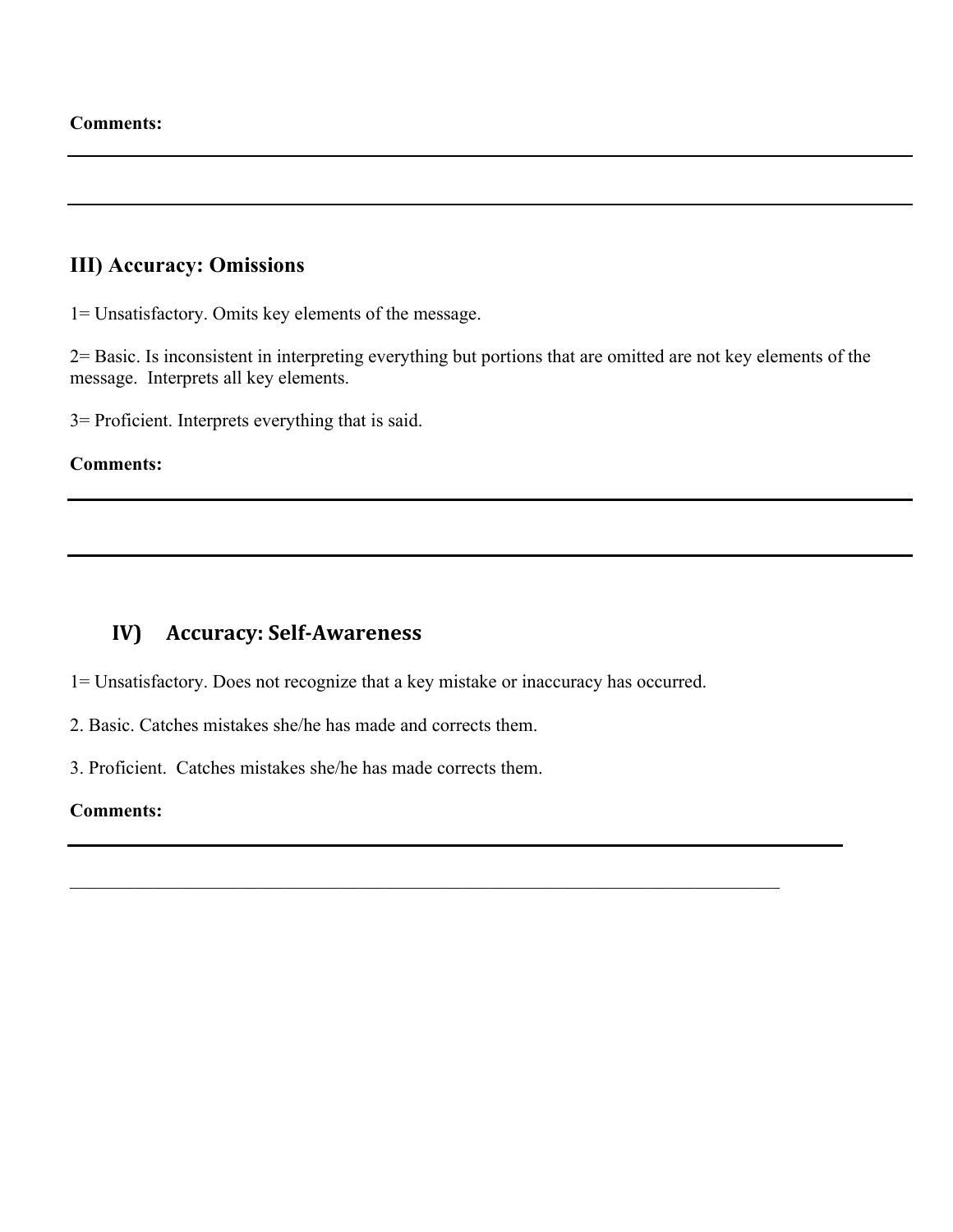# **V) Accuracy: Clarification**

1= Unsatisfactory. Does not ask for clarification or explanation even when it is clear that they do not understand the message.

2= Basic. Frequency of asking for clarification indicates that vocabulary and understanding is limited; however, maintains accuracy.

3= Proficient. Asks for clarification when needed but need is infrequent.

### **Comments:**

## **VI) Request for pauses**

1= Unsatisfactory. Requests for pauses are disruptive because they break the speaker's train of thought, are too frequent, or do not allow for the completion of a thought resulting in the speaker forgetting what they were saying or a literal interpretation.

2= Basic. Requests for pauses result in grammatically incorrect or awkward phrasing but meaning is intelligible.

3= Proficient. Requests for pauses are unobtrusive and contribute to accuracy and completeness and to pacing that keeps provider and patient engaged with each other.

### **Comments:**

# **VII) Establishing the Role of the Interpreter**

1= Unsatisfactory. Does not convey the key elements of the role of the interpreter either at the beginning or when the occasion requires it (e.g. name, everything will be interpreted; provider and patient should communicate and relate directly to each other and not to the interpreter; confidentiality; etc.); allows misconceptions about the role to continue.

2= Basic. Conveys the key element of the role of interpreter at the beginning of the encounter but is unable to adapt to the circumstances.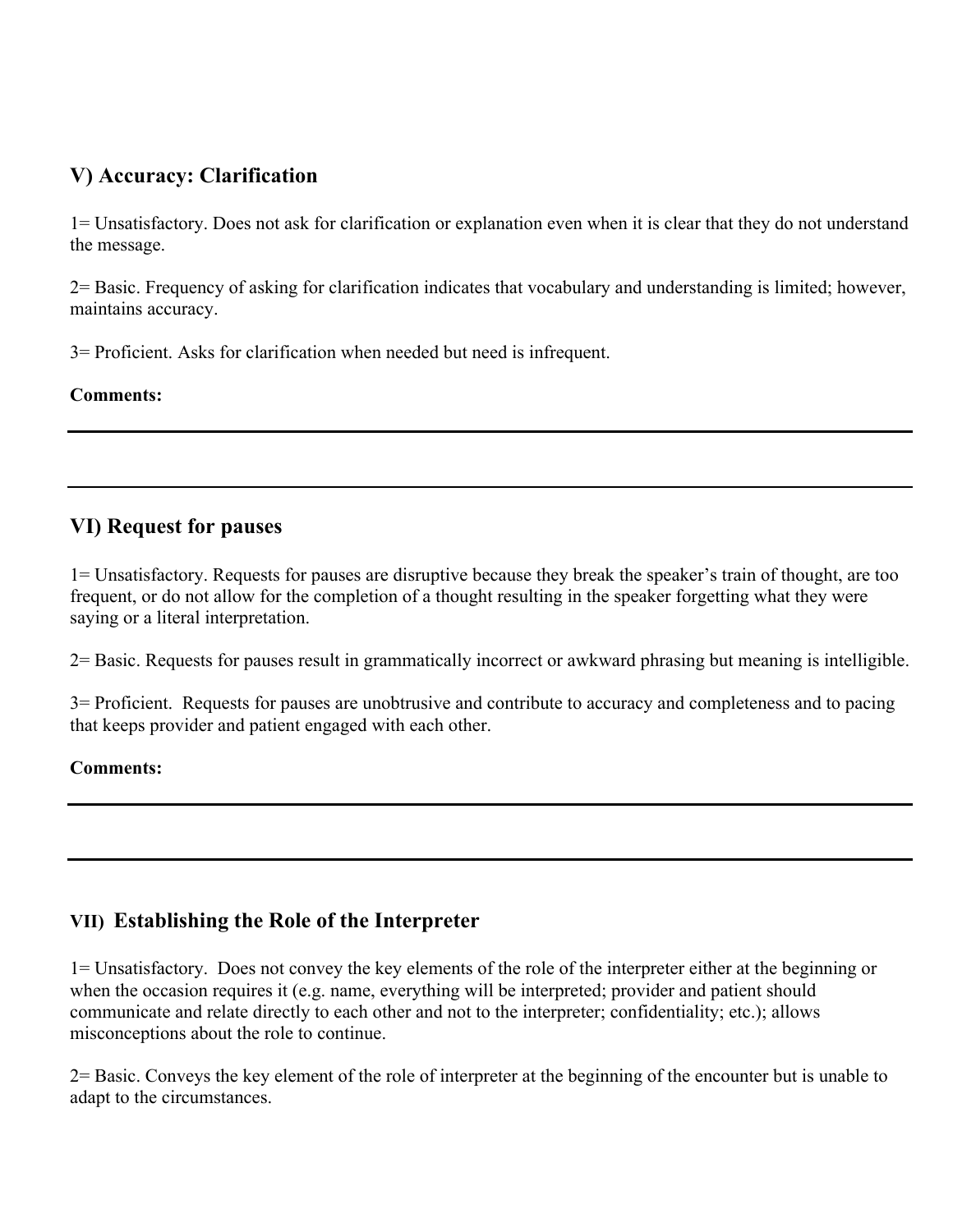3= Proficient. Conveys the key elements of the role of the interpreter in a flexible manner that is adaptive to the given circumstances and in a way that is easily understood (without using "jargon").

#### **Comments:**

## **VIII) Intervening as an Interpreter**

1= Unsatisfactory. Intervenes without indicating that they are speaking for herself/himself creates confusions as to who is speaking.

2= Basic. Inconsistent in making clear when she/he speaking for her/him-self, but confusion as to who is speaking is minimal.

 $\mathcal{L}_\text{max}$  and  $\mathcal{L}_\text{max}$  and  $\mathcal{L}_\text{max}$  and  $\mathcal{L}_\text{max}$  and  $\mathcal{L}_\text{max}$  and  $\mathcal{L}_\text{max}$ 

3= Proficient. Whenever intervenes as her/himself, clearly indicates that he/she is doing so.

#### **Comments:**

### **IX) Professionalism**

1= Unsatisfactory. Presents him/herself in a non-professional way; does not dress appropriately.

2= Basic. Dresses appropriately, behave in a professional way but needs more confidence in role.

3= Proficient. Dresses appropriately; presents him/herself in a professional way; demonstrates confidence in their role.

#### **Comments:**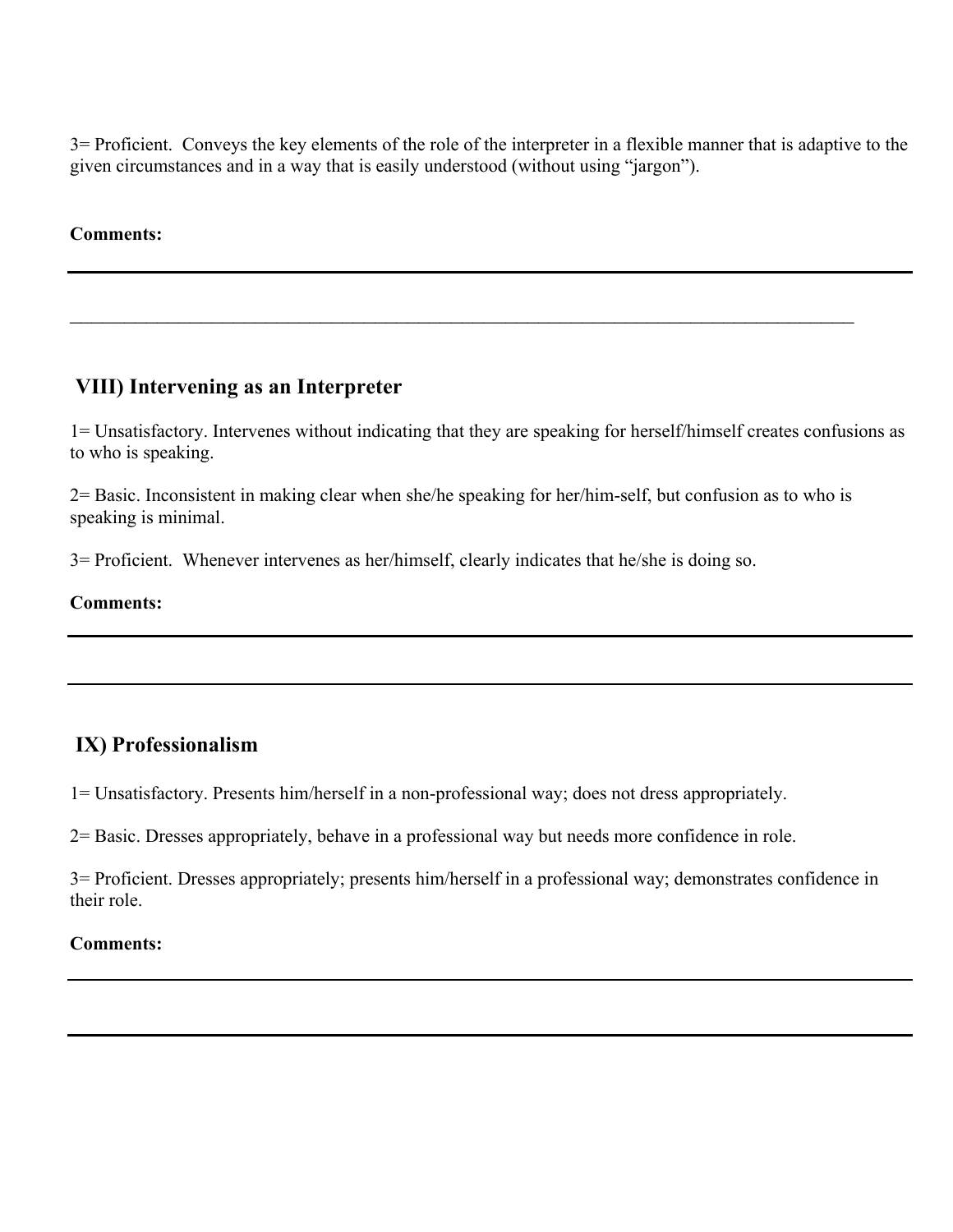# **X) Managing Communication: Direct Communication**

1= Unsatisfactory. Ignores cues that the speakers are communicating to the interpreter and not with each other; contributes to having the speakers communicate with the interpreter and not with each other.

2= Basic. Indicates that speakers should talk directly to each other as a process, but does nothing when speakers continue to direct their communication to the interpreter rather than to each other.

3= Proficient. Encourages speakers to talk directly to each other, to look at each other when speaking rather than to the interpreter.

### **Comments:**

## **XI) Managing Communication: Flow of Communication**

1= Unsatisfactory. Allows speakers to talk at the same time; allows one speaker to speak for a long time without asking for a pause such that the listener gets bored of distracted.

2= Basic. Is inconsistent in managing the communication flow such that at times on or both of the parties are left out of the communication loop.

3= Proficient. Manages turn taking in a way that both speakers are always in the loop and not left out without knowing what is going on for long periods of time.

#### **Comments:**

# **XII) Cultural Broker: Assists with Cultural Inquiry**

1= Unsatisfactory. Does not pay attention to cues that may indicate culturally based in miscommunication.

2= Basic. Identifies the possibility of cultural misunderstanding but tends to take over and speak for either the patient or provider.